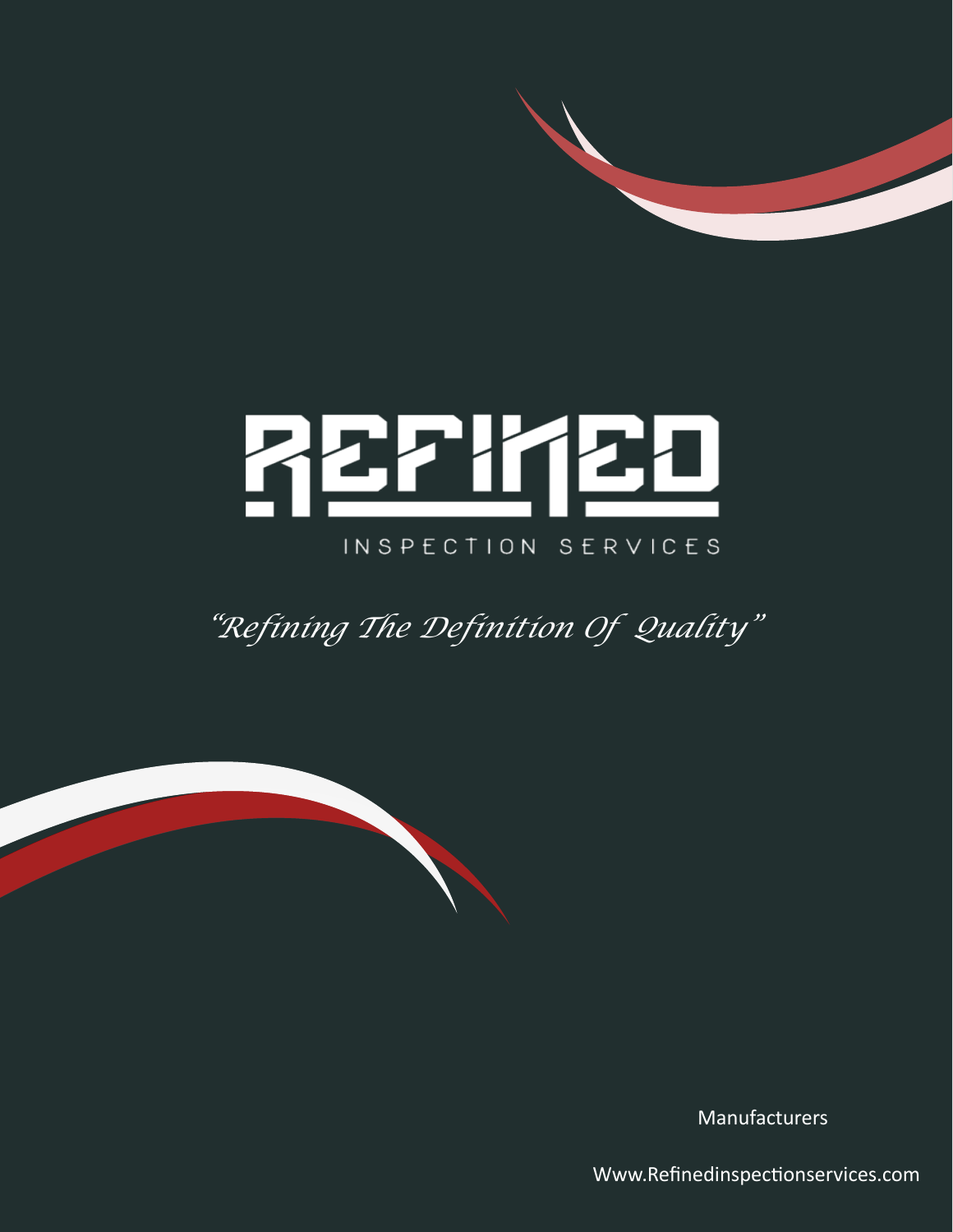

#### **SERVICES OFFERED:**

- REVIEW OF CUSTOMER SPECIFICATIONS
- CREATION OF NDE PROCEDURES & WRITTEN **PRACTICES**
- CREATION OF NDE TECHNIQUES
- NDE CLASSROOM TRAINING
- ADMINISTRATION OF CERTIFICATION EXAMS
- GENERAL CONSULTATION
- VENDOR SURVEILLANCE
- INTERNAL & EXTERNAL AUDITS
- NDE GAP ANALYSIS



# Non-Destructive Examination Made Simple

## *We help manufactures meet customer requirements while still maintaining a healthy profit margin.*

Determining the difference between a customers wants and needs can be stressful, especially when there's a deadline involved. This is where the NDE specialists at Refined Inspection Services step in. Allow our diverse and experienced consultants to decipher your customer specifications and inform you how to meet their needs or provide an alternative to meet your customer requirements without impacting your profit margin.

We will schedule a one-on-one consultation, to get a better understanding of the design of your product, its uses, and applicable code requirements for the fabrication.

After the consultation, we will review your customer specifications and clarify the difference between code requirement and client preference. Some times these items are not required but rather imposed on manufacturers. Unfortunately, these sometimes unnecessary requirements can impact planning, production deadlines, and revenue if these extra requirements & costs aren't known or accounted for.

# Establishing an NDE Program that fits your needs

*With our expertise we show you how to bring NDE examinations inhouse, maintain compliance, and thus increasing your revenue.*

Our ASNT Level III Consultants will advise you of the different type of certification programs & develop an in-house NDE program that is specific to your needs. We will inform you of how to implement the program as well as maintain it .

Most Manufacturers who implement their own programs usually see the following advantages :

- **Reduction in Operating Costs**
- Decrease in Lead Times
- Increase in Profits from Previously Outsourced Operations
- Increase in Employee Moral
- Expansion into Different Areas of Fabrication

*"Simplifying NDE One Method At A Time"*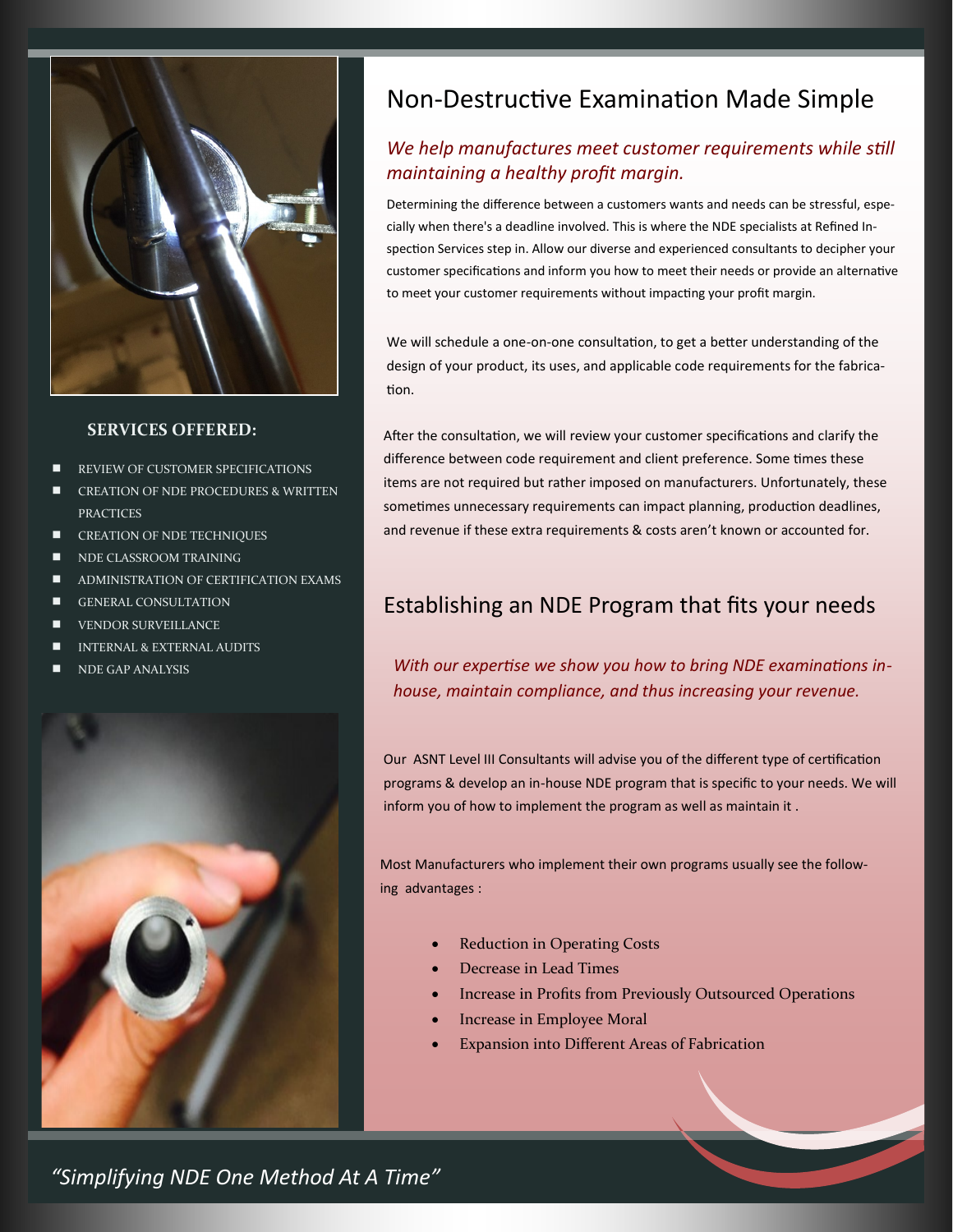## Qualification of Employees

This is the first step in the process and usually one of most gratifying for the employee. We will provide Classroom Training in the NDE Method desired for certification.

#### On-The-Job– Training

We will work with your technicians under your written practice and help them to obtain the necessary required hours in order to certify

### Certification of Employees

We will Develop and provide the General. Specific, and Practical Examinations as required for your technicians to certify as Level II's or Level III's as incorporated in your written practice.





#### **NDE CLASSROOM TRAINING SERVICES**

Here at Refined, we understand an inspector as only as good as the training he or she receives. This is why we also offer classroom training services that are created by ASNT Level III Technicians who have had the advantage of being in the field. We discuss theory and how to apply it in real world application.

Our company, can also design a course specific to your manufacturing process and include common failure mechanisms associated with that process and how to detect these defects.

#### **CUSTOM NDE PROCEDURES TO FIT YOUR NEEDS**

Not all manufactures need a complex procedure that entails different techniques they do not utilize. We understand that. This is why we will design a well written and easy to understand procedure, that will be accepted by your clients and lead the technician on what needs to be done.

#### **GAP ANALSYSIS OF EXISTING NDE SYSTEMS**

*Allow us to assess if your NDE Program is operating at its fullest potential.*

We are constantly seeing advancements in technology, and with those advancements comes change. NDE is no different. With the demand for operations to be faster and the fluctuating prices of consumables, you may be over spending. Allow us to help and identify areas for improvement by:

- Auditing your current process for compliance to procedures or customer specifications
- Reviewing your cost of consumables vs actual use
- Reviewing current NDE equipment to determine, if more innovative technology is available.
- Teaming you with NDE equipment vendors for better rates

*"Committed To The Education & Growth of Inspectors"*